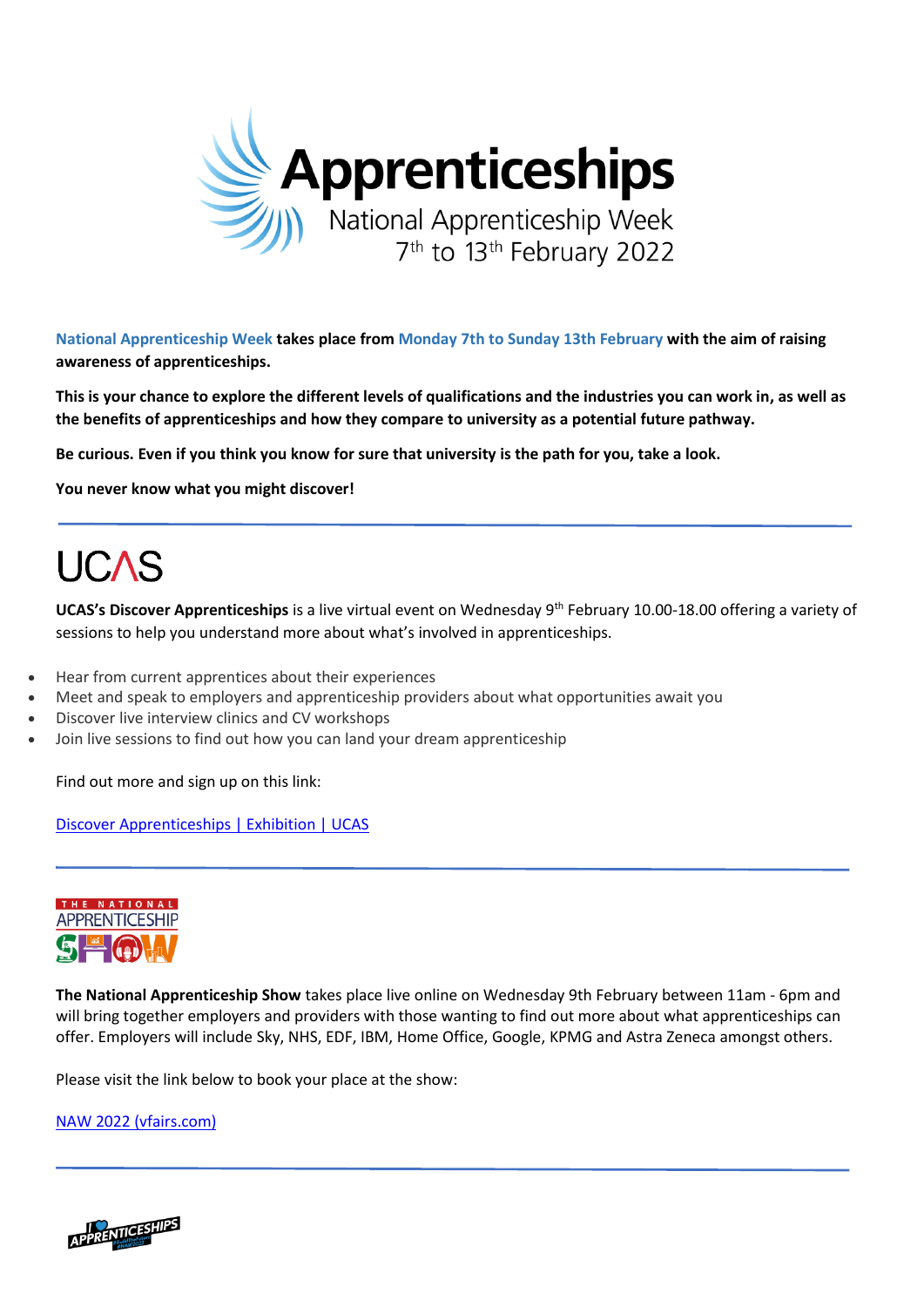

Manchester Metropolitan University, a leading university provider of Degree Apprenticeships, will be hosting a dedicated virtual parent and carer session designed to give a clearer understanding of Degree Apprenticeships and the application process, and answer frequently asked questions. This takes place on Saturday  $12<sup>th</sup>$  February:

# [Introduction to Degree Apprenticeships for Parents and Guardians Tickets, Sat 12 Feb 2022 at 11:30 | Eventbrite](https://www.eventbrite.co.uk/e/introduction-to-degree-apprenticeships-for-parents-and-guardians-tickets-252156515927)

Additionally, you can sign up now for their Degree Apprenticeship open evening, scheduled for Thursday 17<sup>th</sup> March, to hear more about their programmes from current apprenticeships, the academic team, and partner employers.

[Degree Apprenticeship Open Evening March 2022 Tickets, Thu 17 Mar 2022 at 17:00 | Eventbrite](https://www.eventbrite.co.uk/e/degree-apprenticeship-open-evening-march-2022-tickets-207987836217)



The **Amazing Apprenticeships** website is a huge source of information. With everything from vacancy snapshots where you can take a look behind the scenes at some of the world's biggest companies and their recruitment processes, to interactive quizzes, to over 200 inspirational free resources to kick start your research, there is so much on offer.

Apprenticeships - [Amazing Apprenticeships](https://amazingapprenticeships.com/apprenticeships/)

## **Where do you start researching apprenticeships? How do you work out if they could be a good option for you?**

A good way to start is by looking at the subjects you are interested in, the subjects you could see yourself continuing to study after you leave school. Take a look at the subject films and other resources created by Amazing Apprenticeships on the link below.

What apprenticeships are available in each of your favourite subject areas? Did any surprise you?

[Apprenticeship resources for schools, teachers, parents \(amazingapprenticeships.com\)](https://amazingapprenticeships.com/resources/?school-subjects=1)

#### **Use these websites to search for current higher and degree apprenticeships:**

| Find and Apply to Apprenticeships   StudentJob UK                                 | <b>Vacancy Snapshot - Amazing Apprenticeships</b> |
|-----------------------------------------------------------------------------------|---------------------------------------------------|
| Find an apprenticeship - GOV.UK (www.gov.uk)                                      | Apprenticeship jobs (ucas.com)                    |
| Degree Apprenticeships   GetMyFirstJob                                            | Higher & Degree Listing - Amazing Apprenticeships |
| Discover Jobs for School & College Leavers in the UK   NGTU (notgoingtouni.co.uk) |                                                   |